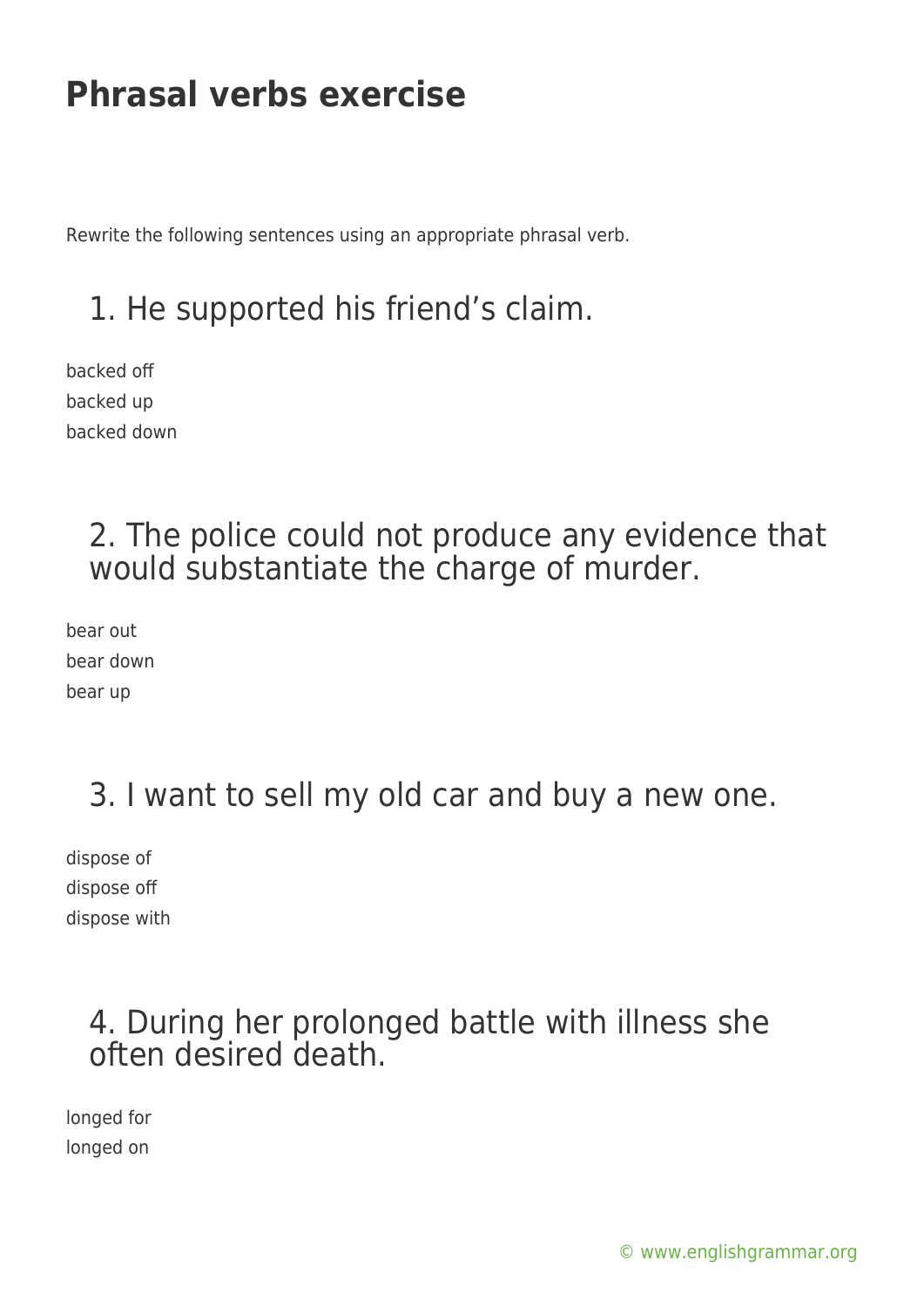longed with

#### 5. Athletes from our district won many medals at the national sports meet.

bore away bore down bore up

## 6. The leader has been able to crush all opposition.

bear up bear out bear down

## 7. He stopped suddenly in the middle of his story.

broke down broke off broke up

## 8. His folly has caused his ruin.

brought up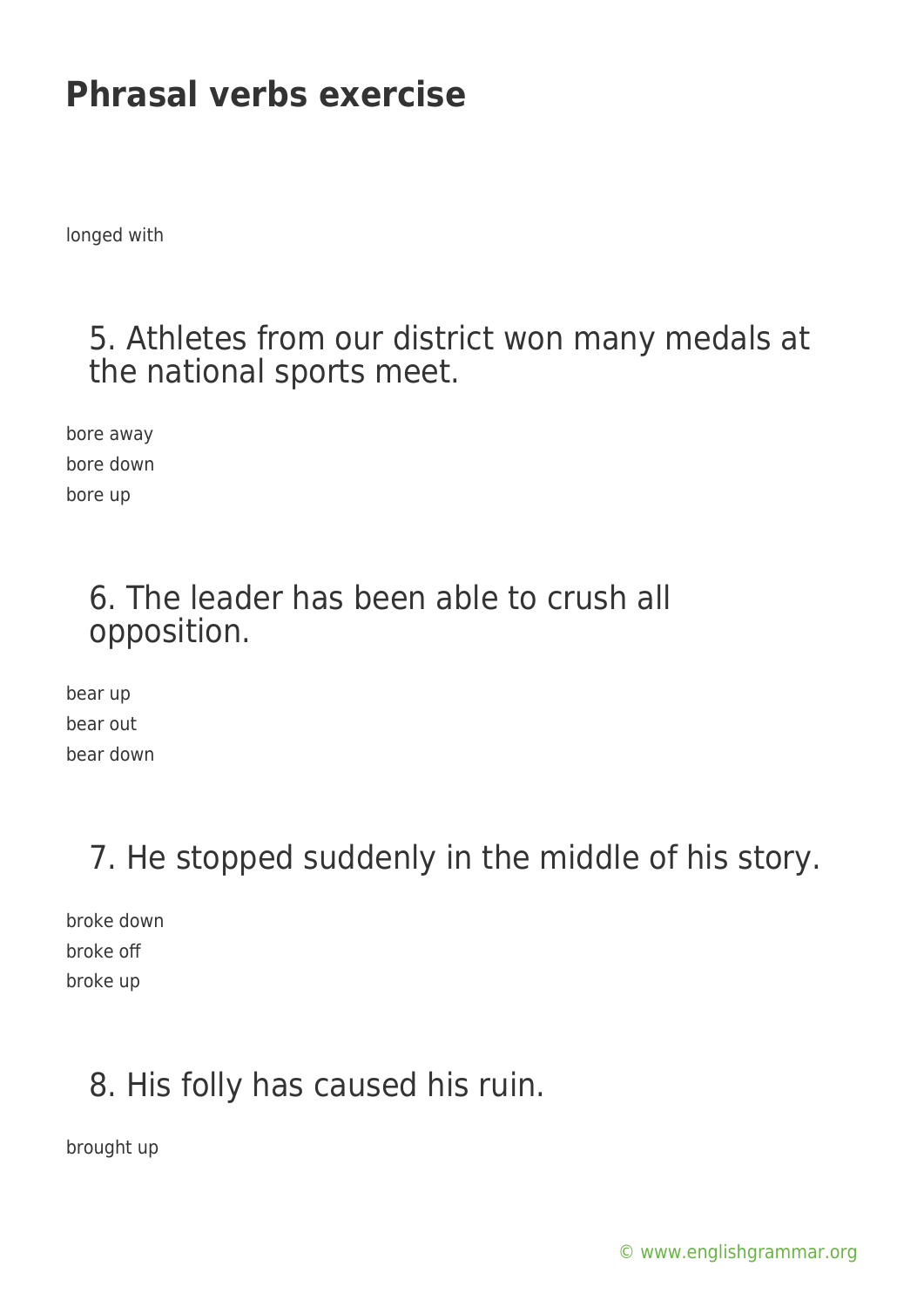brought out brought about

## 9. He found great difficulty in converting her to his views.

bringing her out bringing her round bringing her up

# 10. His passion deprived him of his self-control.

carried him on carried him out carried him away

#### Answers

- 1. He backed up his friend's claim.
- 2. The police could not produce any evidence that would bear out the charge of murder.
- 3. I want to dispose of my old car and buy a new one.
- 4. During her prolonged battle with illness she often longed for death.